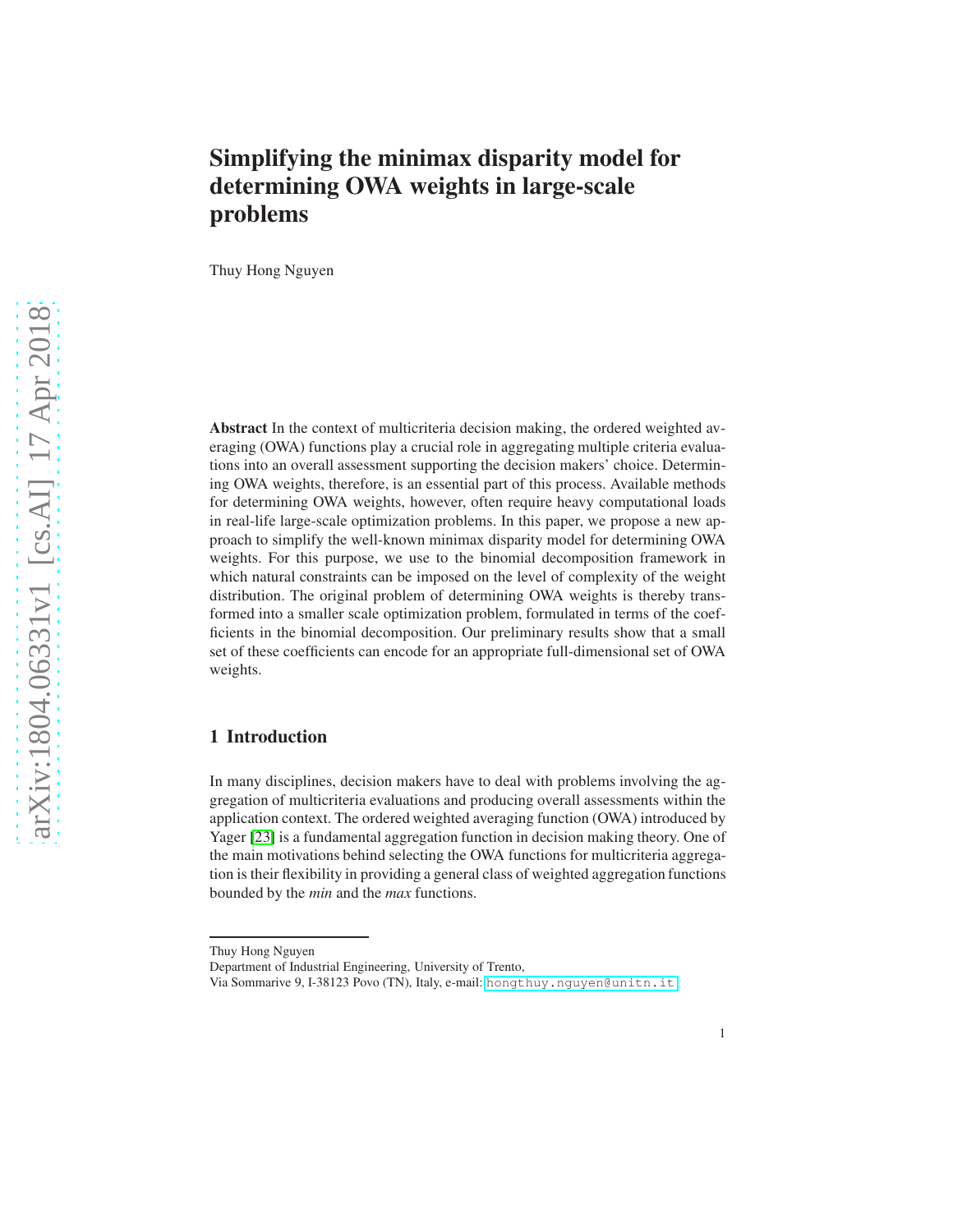The determination of appropriate OWA weights is thus a very important object of study when applying OWA functions in the context of decision making. Among the various methods for obtaining OWA weights that can be found in the literature, namely [\[21,](#page-8-1) [22,](#page-8-2) [24\]](#page-8-3), and more recently [\[2,](#page-7-0) [7\]](#page-7-1) and [\[15\]](#page-8-4), we can distinguish the following methodological categories: a) methods based on learning OWA weights from data, b) methods based on weight-generating functions, and c) methods based on the characteristic measures of *orness* and *disparity*.

In this paper we focus on the problem of determining a special class of OWA functions based on the disparity measure under a given level of orness, since these two measures can lead to OWA weights associated with different attitudinal characters of decision makers, see [\[16,](#page-8-5) [23\]](#page-8-0). Depending on their weighting structure, OWA functions reflect different preferences of decision makers, from the optimistic to the pessimistic attitude. The attitudinal character of decision makers is measured by their orness, which takes values in the unit interval. The maximum (minimum) orness value is attained when decision makers are purely optimistic (purely pessimistic). On the other hand, the disparity evaluates the non-uniformity of the OWA weights. In the case of the arithmetic mean the disparity takes its minimal value.

In the literature several methods have been introduced to obtain the optimal weights by using the disparity measure. After the pioneering work of O'Hagan [\[17\]](#page-8-6) on the maximal entropy method and the variance-based methods of Yager [\[25\]](#page-8-7) and Fuller and Majlender [\[9\]](#page-7-2), Wang and Parkan [\[20\]](#page-8-8) proposed the minimax disparity method in which the objective is to minimize the maximum absolute difference between two adjacent weights. Liu [\[14\]](#page-8-9) proved the equivalence of the solutions of the minimum variance approach suggested by Fuller and Majlender [\[9\]](#page-7-2) and the minimax disparity model proposed by Wang and Parkan [\[20\]](#page-8-8) under a given level of orness. Extensions of disparity-based models for determining OWA weights are presented in [\[1,](#page-7-3) [8,](#page-7-4) [10,](#page-7-5) [18,](#page-8-10) [19\]](#page-8-11). In this paper, we focus on the minimax disparity model since it has recently received a great deal of interest in the literature and is easy to solve due to its simple linear programming formulations.

The usual academic instances of the minimax disparity model focus on solving problems with small dimensions ( $n = 3, 4, 5, 6$ ). However, in applied operational research, optimization problems are often much more complex and require a heavy computational demand when there are hundreds or thousands of variables. In order to overcome the complexity of high-dimensional problems, we consider the binomial decomposition framework, proposed by Calvo and De Baets [\[6\]](#page-7-6), see also Bortot and Marques Pereira [\[4\]](#page-7-7) and Bortot et al. [\[3,](#page-7-8) [5\]](#page-7-9), which refers to the k-additive framework introduced by Grabisch [\[11,](#page-7-10) [12,](#page-8-12) [13\]](#page-8-13). This framework allows us to transform the original problem, expressed directly in terms of the OWA weights, into a problem in which the weights are substituted by a new set of coefficients. In this transformed representation, we can consider only a reduced number of these coefficients, associated with the first k-additive levels of the OWA function, and we can set the remaining coefficients to zero. In this way the computational demand in high-dimensional problems is significantly reduced.

The remainder of this paper is organized as follows. In Sect. [2](#page-2-0) we briefly review the ordered weighted averaging functions and their representation in the binomial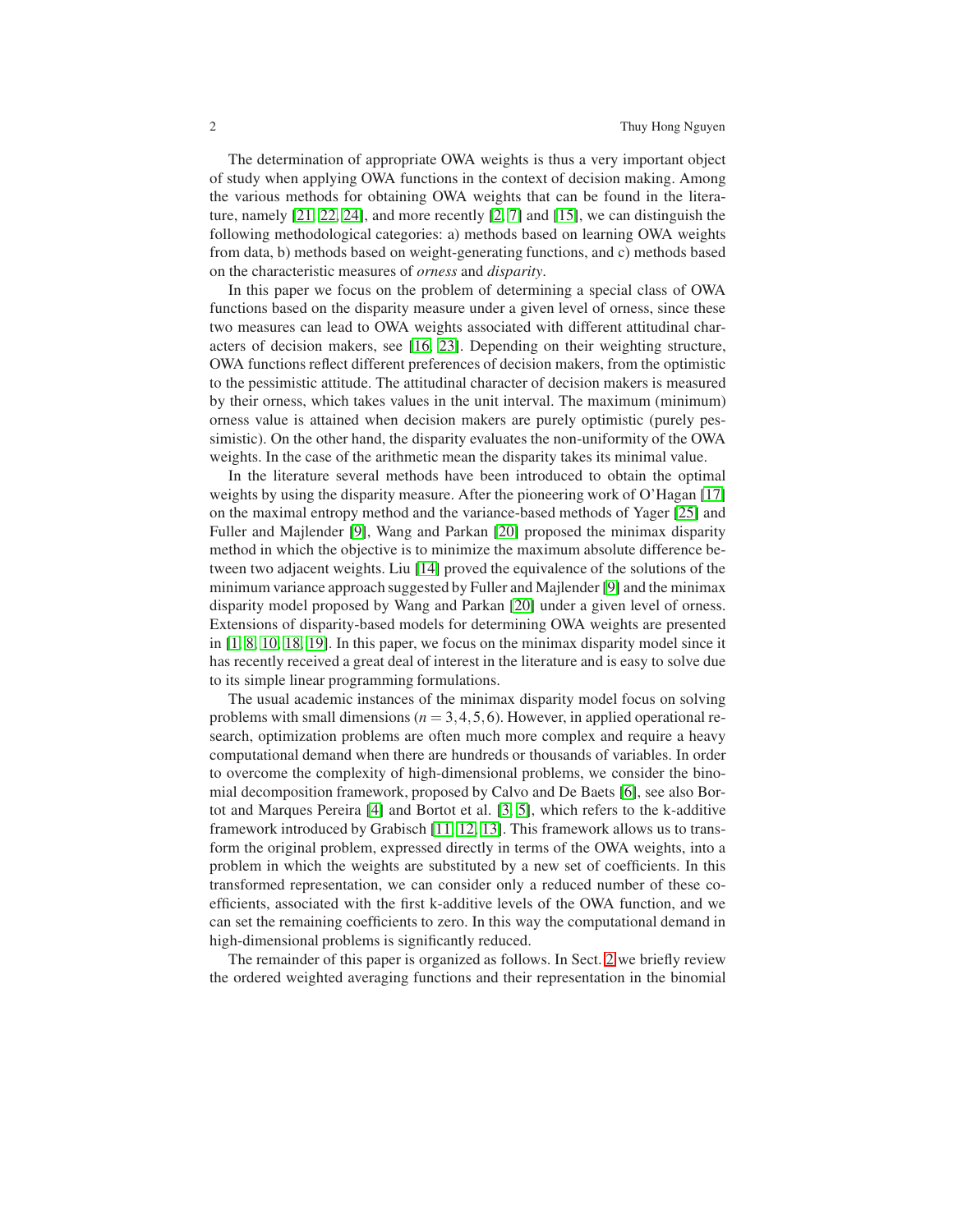decomposition framework. Section [3](#page-3-0) reviews the recent development of the minimax disparity model for determining OWA weights. In Sect. [4](#page-4-0) we recall the minimax disparity model and reformulate it in terms of the coefficients in the binomial decomposition framework. We illustrate our approach for dimension  $n = 10$ . Finally, Sect. [5](#page-7-11) contains some conclusive remarks.

### <span id="page-2-0"></span>2 OWA functions and the binomial decomposition framework

In this section we consider a point  $x \in \mathbb{R}^n$ , with  $n \ge 2$ . The increasing reordering of the coordinates of *x* is denoted as  $x_{(1)} \leq \cdots \leq x_{(n)}$ . We now introduce the definition of the ordered weighted averaging function and its characterizing measures.

Definition 1. An *Ordered Weighted Averaging (OWA) function* of dimension *n* is an averaging function  $A : \mathbb{R}^n \longrightarrow \mathbb{R}$  with an associated weighting vector  $w =$  $(w_1, \ldots, w_n) \in [0, 1]^n$ , such that  $\sum_{i=1}^n w_i = 1$  and

$$
A(\mathbf{x}) = \sum_{i=1}^{n} w_i x_{(i)}.
$$
 (1)

Different OWA functions are classified by their weighting vectors. The OWA weights are characterized by two measures called orness and disparity. In the following part we review these two measures and their properties.

**Definition 2.** Consider an OWA function with an associated weighting vector  $w =$  $(w_1, \ldots, w_n) \in [0, 1]^n$  such that  $\sum_{i=1}^n w_i = 1$ , two characterizing measures called *orness* and *disparity* are defined as

$$
Orness(w) = \frac{1}{n-1} \sum_{i=1}^{n} (i-1)w_i, \qquad Disparity(w) = \max_{i \in \{1, \dots, n-1\}} |w_i - w_{i+1}|. \tag{2}
$$

Yager [\[23\]](#page-8-0) introduced the orness measures to evaluate the level of similarity between the OWA function and the *or (maximum)* operator. On the other hand, the disparity measure, as proposed by Wang and Parkan [\[20\]](#page-8-8), is defined as the maximum absolute difference between two adjacent weights. Its value shows how unequally multicriteria evaluations are taken into account in the aggregation process. Both OWA characterizing measures are bounded in the unit interval. Three special OWA weighting vectors are  $w_* = (1, 0, \dots, 0), w_A = (\frac{1}{n}, \dots, \frac{1}{n})$  and  $w^* = (0, \dots, 0, 1)$ . For these vectors we have the orness equal to  $0, 0.5, 1$  and disparity equal to  $1, 0, 1$ , respectively.

In the following we recall the binomial decomposition of the OWA functions as in Bortot and Marques Pereira[\[4\]](#page-7-7) and Bortot et al. [\[3\]](#page-7-8).

**Definition 3.** The *binomial OWA functions*  $C_j : \mathbb{R}^n \longrightarrow \mathbb{R}$ , with  $j = 1, ..., n$ , are defined as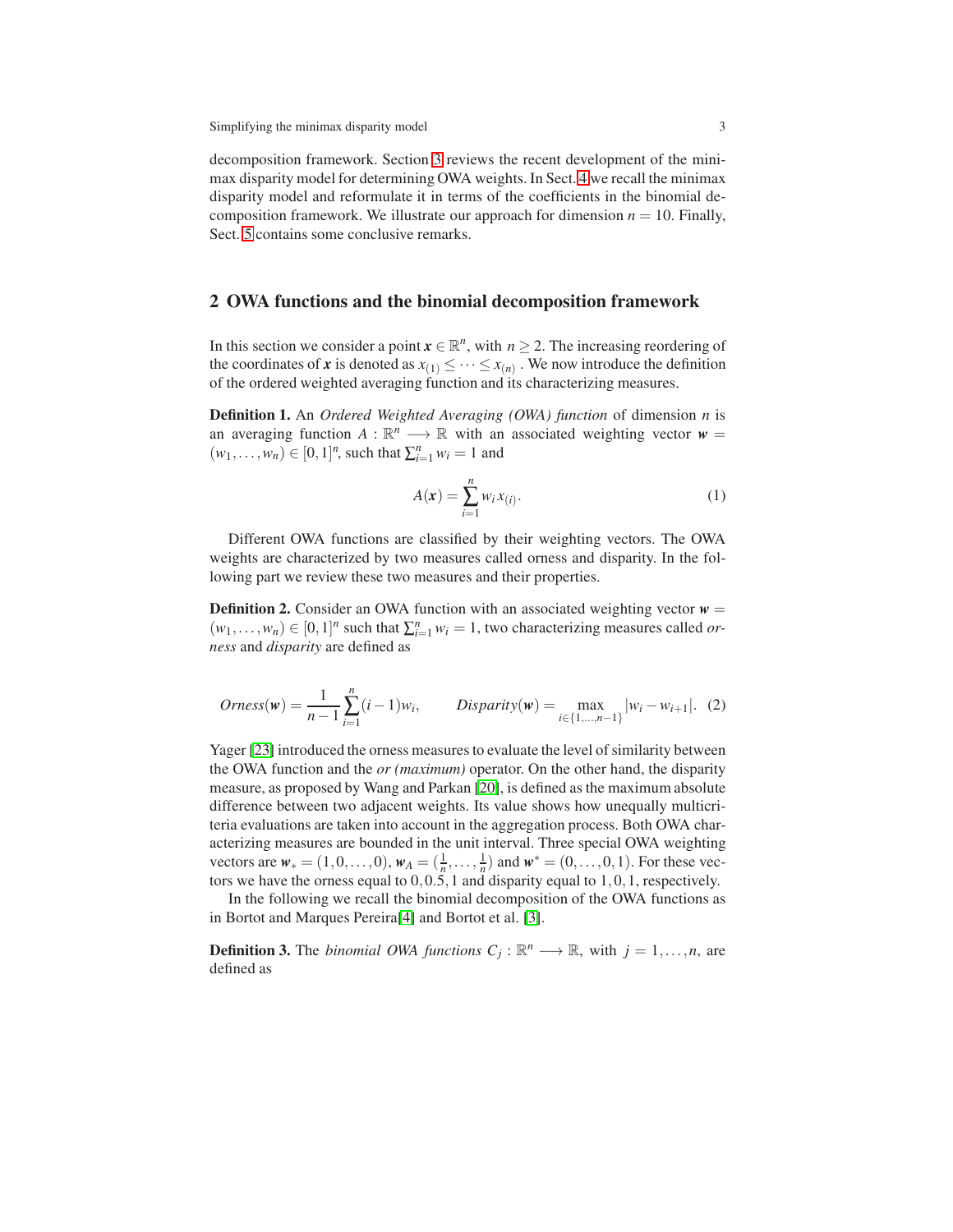4 Thuy Hong Nguyen

$$
C_j(\mathbf{x}) = \sum_{i=1}^n w_{ji} x_{(i)} = \sum_{i=1}^n \frac{\binom{n-i}{j-1}}{\binom{n}{j}} x_{(i)} \qquad j = 1, \dots, n
$$
 (3)

where the binomial weights  $w_{ji}$ ,  $i, j = 1, \ldots, n$ , are null when  $i + j > n + 1$ , according to the usual convention that  $\binom{p}{q} = 0$  when  $p < q$ , with  $p, q = 0, 1, \ldots$ 

<span id="page-3-1"></span>**Theorem 1.** *[Binomial decomposition] Any OWA function A* :  $\mathbb{R}^n \longrightarrow \mathbb{R}$  *can be written uniquely as*

<span id="page-3-2"></span>
$$
A(\mathbf{x}) = \alpha_1 C_1(\mathbf{x}) + \alpha_2 C_2(\mathbf{x}) + \dots + \alpha_n C_n(\mathbf{x})
$$
\n(4)

*where the coefficients*  $\alpha_j$ ,  $j = 1, \ldots, n$ , *are subject to the following conditions*,

<span id="page-3-3"></span>
$$
\alpha_1 = 1 - \sum_{j=2}^n \alpha_j \ge 0 \quad \text{and} \quad \sum_{j=2}^n \left[ 1 - n \frac{\binom{i-1}{j-1}}{\binom{n}{j}} \right] \alpha_j \le 1 \qquad i = 2, \dots, n \quad (5)
$$

The detail proof of Theorem [1](#page-3-1) is given in Bortot and Marques Pereira [\[4\]](#page-7-7).

The binomial decomposition [\(4\)](#page-3-2) expresses the linear combination between the OWA weights and the coefficients *alpha* and can be written as the linear system

$$
\begin{cases}\nw_1 &= w_{11}\alpha_1 + w_{21}\alpha_2 + \dots + w_{n-1,1}\alpha_{n-1} + w_{n1}\alpha_n \\
w_2 &= w_{12}\alpha_1 + w_{22}\alpha_2 + \dots + w_{n-1,2}\alpha_{n-1} \\
\dots \\
w_{n-1} &= w_{1,n-1}\alpha_1 + w_{2,n-1}\alpha_2 \\
w_n &= w_{1n}\alpha_1\n\end{cases} \tag{6}
$$

where the binomial weights  $w_{ji} = \frac{{\binom{n-i}{j-1}}}{{\binom{n}{j}}}$  $\frac{\partial f^{(n)}}{\partial f^{(n)}}$ , *i*, *j* = 1,...,*n*, and the coefficients  $\alpha_j$ , *j* =  $1, \ldots, n$ , are subjected to the conditions [\(5\)](#page-3-3).

We notice that the coefficient matrix of the linear system is composed by the binomial weights  $w_{ji} = \frac{\binom{n-i}{j-1}}{\binom{n}{j}}$  $\left(\frac{n}{j}\right)^{j-1}$ , *i*, *j* = 1,...,*n*, with the first *n* − *j* + 1 weights being positive and non-linear decreasing, and the last *j* − 1 weights equal to zero. Hence there always exists a unique vector of coefficients alpha satisfying the linear system which is triangular and whose coefficient matrix is full rank and invertible.

# <span id="page-3-0"></span>3 The minimax disparity model for determining OWA weights

The determination of appropriate OWA weights is a very important study when applying OWA functions in the context of decision making. In this section, we briefly review the recent development of the specific class of OWA functions whose weights are determined by the minimax disparity methods.

In 2005 Wang and Parkan [\[20\]](#page-8-8) revisited the maximum entropy method introduced by O'Hagan [\[17\]](#page-8-6) and proposed the minimax disparity procedure to determine the OWA weights in the convex optimization problem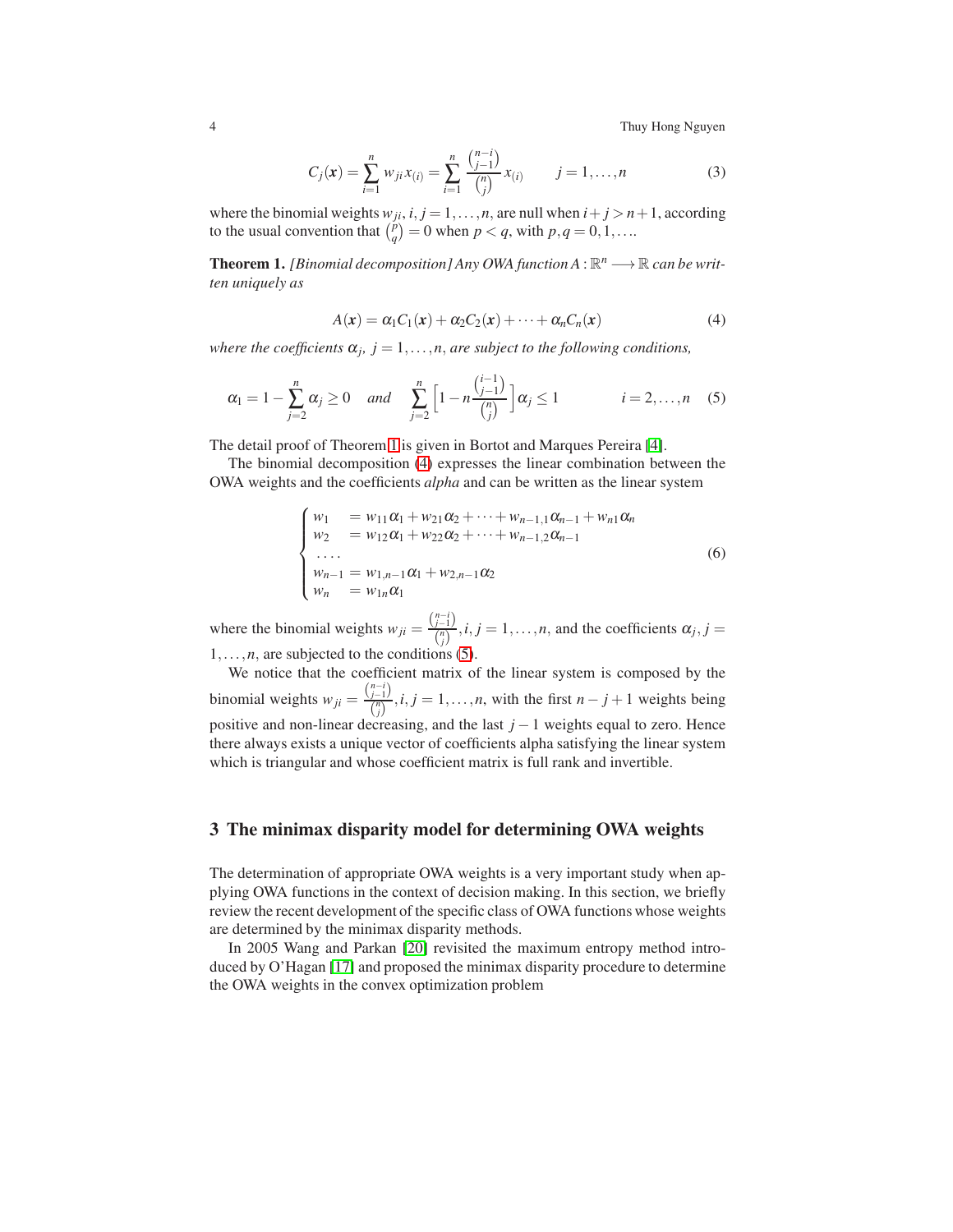Min. 
$$
\left\{\max_{i \in \{1, \dots, n-1\}} |w_i - w_{i+1}|\right\}
$$
(7)  
s.t. 
$$
\sum_{i=1}^{n} w_i = 1, \quad \text{Orness}(w) = \eta = \frac{1}{n-1} \sum_{i=1}^{n} (i-1)w_i, \quad 0 \le w_i \le 1
$$

where  $0 \le \eta \le 1$  stands for the orness of the weighting vector.

The objective function is non-linear due to its formulation encompassing the absolute difference between two adjacent weights. In order to overcome this nonlinearity, the authors introduced a new variable called  $\delta = \max_{i \in \{1, \dots, n-1\}} |w_i - w_{i+1}|$ to denote the maximum absolute difference between two adjacent weights. This expression is rewritten equivalently by two inequations  $w_i - w_{i+1} - \delta \leq 0$  and  $w_i - w_{i+1} + \delta \geq 0$ . The original optimization problem is thereby reformulated into the linear programming problem

<span id="page-4-1"></span>Min. 
$$
\delta
$$
 (8)  
s.t.  $\sum_{i=1}^{n} w_i = 1$ ,  $\text{Orness}(w) = \eta = \frac{1}{n-1} \sum_{i=1}^{n} (i-1)w_i$ ,  
 $w_i - w_{i+1} - \delta \le 0$ ,  $w_i - w_{i+1} + \delta \ge 0$ ,  $0 \le w_i \le 1$ 

where  $0 \le \eta \le 1$  stands for the orness of the weighting vector.

The formulation [\(8\)](#page-4-1) is easy to solve in practice due to its linearity. Many researchers, therefore, revisited this method and suggested numerous extensions [\[1,](#page-7-3) [8,](#page-7-4) [10,](#page-7-5) [18,](#page-8-10) [19\]](#page-8-11). In particular Liu [\[14\]](#page-8-9) proved the equivalence of the solutions of the minimax disparity model and the minimum variance method suggested by Fuller and Majlender [\[9\]](#page-7-2).

## <span id="page-4-0"></span>4 The minimax disparity model and the binomial decomposition

In Sect. [3,](#page-3-0) we have reviewed minimax disparity methods for determining OWA weights. The empirical results in those methods are carried out in the small dimensions  $n = 3, 4, 5, 6$ . In real-life problems, we usually encounter large-scale optimization problems. One of the challenges that clearly emerges from the above methods in large-scale problems is that the optimization problems formulated directly in terms of the OWA weights require high computational resources. Our objective is to improve the minimax disparity methods for determining OWA weights in highdimensional problems.

In order to reduce the prohibitive complexity of the optimization problems, we recall the work of Bortot and Marques Pereira [\[4\]](#page-7-7). According to the authors, any OWA function can be decomposed uniquely into a linear combination of the bino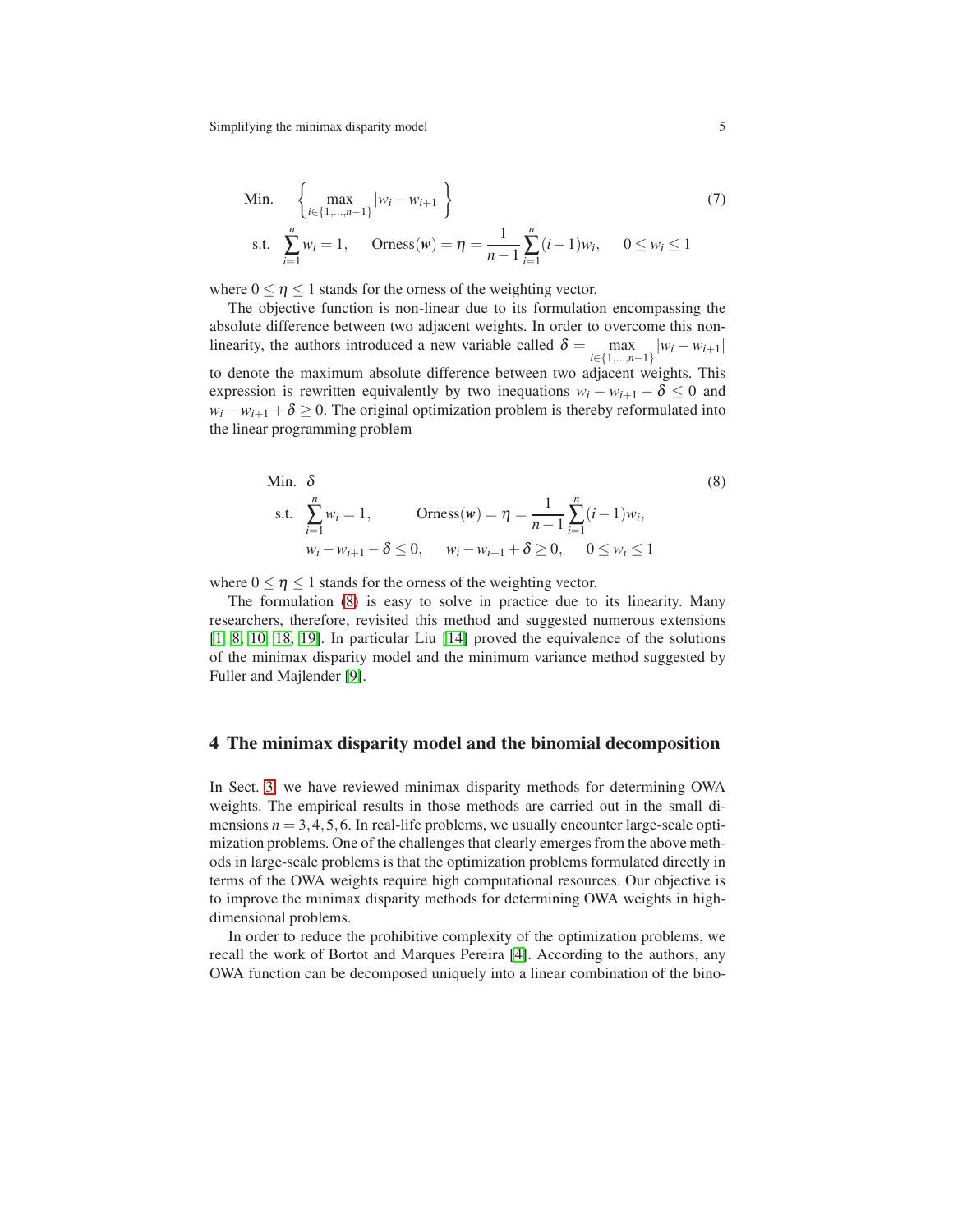mial coefficients  $\alpha_1, \ldots, \alpha_n$  and the binomial OWA functions  $C_1, \ldots, C_n$ , and can be written as  $A(x) = \alpha_1 C_1(x) + \alpha_2 C_2(x) + \ldots + \alpha_n C_n(x)$ , as described in Sect. [2.](#page-2-0) The positive aspect of the binomial decomposition framework is the k-additive levels in which a certain number of coefficients  $\alpha_1, \ldots, \alpha_k$  are used in the process of OWA weights determination while the remaining coefficients are set to zero. When the information of the coefficients alpha is available, we can reconstruct the OWA weights due to their one-to-one correspondence. In this way the computational demand in high-dimensional problems is significantly reduced.

We now transform the minimax disparity model [\(8\)](#page-4-1) into a problem in which the weights are substituted by a set of coefficients  $\alpha_j, j = 1, \ldots, n$ ,

<span id="page-5-0"></span>Min. 
$$
\delta
$$
 (9)  
\ns.t.  $\sum_{i=1}^{n} \alpha_{j} = 1$ ,  $\text{Orness}(w) = \eta = \sum_{j=1}^{n} \frac{n-j}{(n-1)(j+1)} \cdot \alpha_{j}$ ,  
\n $\sum_{j=1}^{n-i+1} w_{ji} \alpha_{j} - \sum_{j=1}^{n-i} w_{j,i+1} \alpha_{j} - \delta \le 0$   $i = 1,...,n-1$ ,  
\n $\sum_{j=1}^{n-i+1} w_{ji} \alpha_{j} - \sum_{j=1}^{n-i} w_{j,i+1} \alpha_{j} + \delta \ge 0$   $i = 1,...,n-1$ ,  
\n $\sum_{j=2}^{n} \left[1 - n \frac{\binom{i-1}{j-1}}{\binom{n}{j}}\right] \alpha_{j} \le 1$   $i = 2,...,n$ 

where  $0 \le \eta \le 1$  stands for the orness of the weighting vector. Notice that the first and the last constraints in our model [\(9\)](#page-5-0) correspond to the boundary and the monotonicity conditions of the OWA weighting vector  $w = (w_1, ..., w_n) \in [0,1]^n$ with  $\sum_{i=1}^{n} w_i = 1$ .

In the following we report the empirical results with respect to dimension  $n = 10$ and k-additive level is equal to *n* (Table [1\)](#page-6-0). We notice that a number of coefficients alpha are used is significantly reduced in our model for the central orness values 0.3,0.4,0.5,0.6 and 0.7. In these cases, two non-zero coefficients  $\alpha_1$  and  $\alpha_2$  are able to reconstruct the full-dimension set of OWA weights while the remaining coefficients are zero. In the remaining cases of orness values, a larger number of coefficients alpha is required to generate the OWA weights. As an example, we consider our proposed model with the orness value equal to 0.2. If the k-additive level increases from 3 to 10, we obtain better objective values as expected (see Fig. [1\)](#page-6-1). However it is evident that  $k = 7$  leads to the best trade-off between the accuracy of the optimal value and the dimensionality reduction of the optimization problem.

Moreover, in Table [1,](#page-6-0) we observe that the coefficients alpha associated with orness value 0,0.5 and 1 are respectively:

•  $\alpha = (0,0,\ldots,1)$ , which is associated with the OWA weighting vector  $w_* =$  $(1,0,\ldots,0);$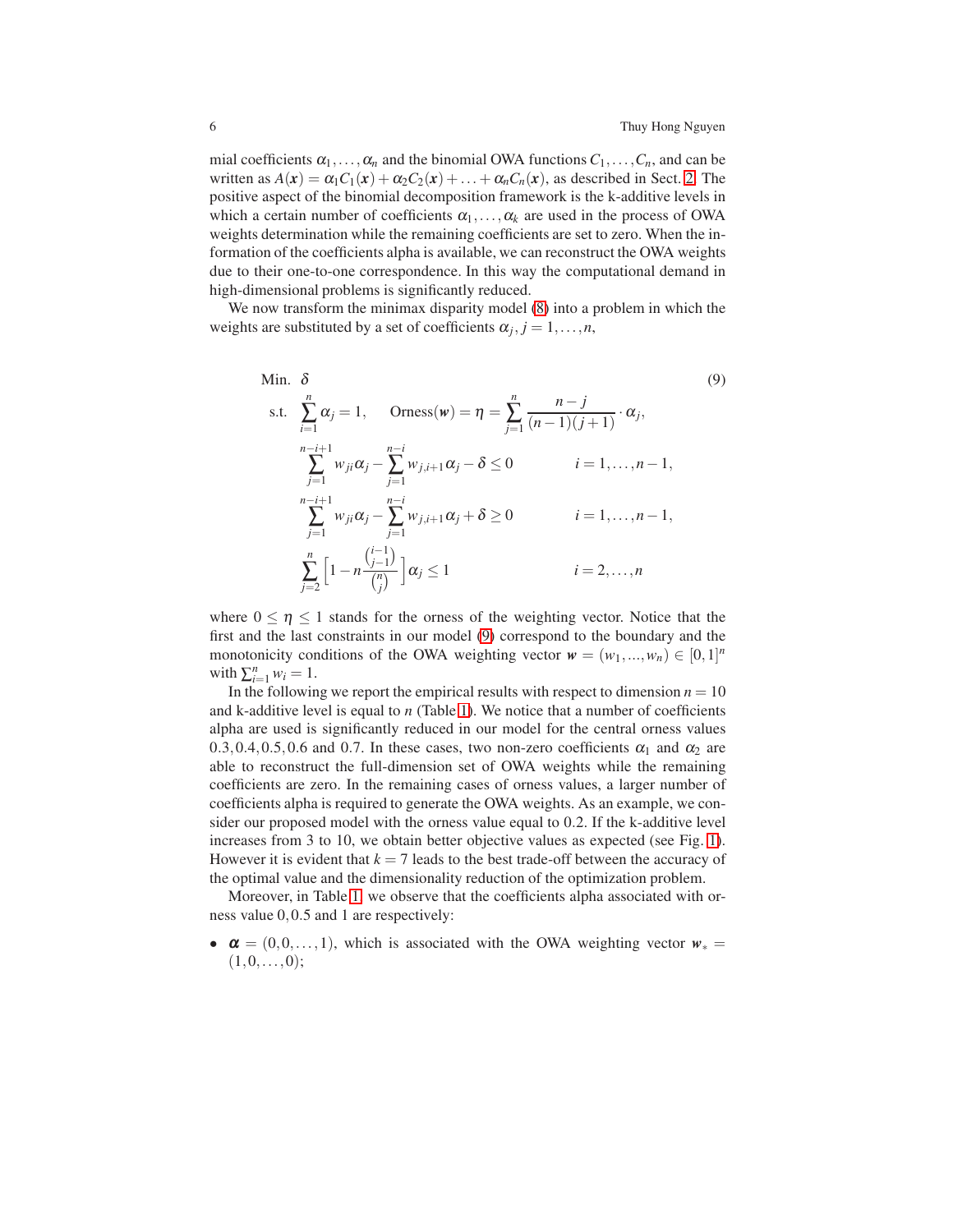| Orness(w)             | 1        | 0.9            | 0.8      | 0.7            | 0.6      | 0.5            | 0.4            | 0.3              | 0.2              | 0.1              | $\boldsymbol{0}$ |
|-----------------------|----------|----------------|----------|----------------|----------|----------------|----------------|------------------|------------------|------------------|------------------|
| Coefficients $\alpha$ |          |                |          |                |          |                |                |                  |                  |                  |                  |
| $\alpha_1$            | 10       | 4.3            | 2.71     | 1.98           | 1.49     | 1              | 0.51           | 0.02             | $\overline{0}$   | $\theta$         | $\theta$         |
| $\alpha$              | $-45$    | $-5.4$         | $-1.93$  | $-0.98$        | $-0.49$  | $\theta$       | 0.49           | 0.98             | $\theta$         | $\theta$         | $\overline{0}$   |
| $\alpha_3$            | 120      | $\theta$       | $\theta$ | $\overline{0}$ | $\theta$ | $\overline{0}$ | $\theta$       | $\theta$         | $\boldsymbol{0}$ | $\boldsymbol{0}$ | $\overline{0}$   |
| $\alpha_4$            | $-210$   | $\Omega$       | $\theta$ | $\overline{0}$ | $\theta$ | $\theta$       | $\theta$       | $\theta$         | 3                | $\theta$         | $\theta$         |
| $\alpha_5$            | 252      | 12.6           | $\theta$ | $\overline{0}$ | $\theta$ | $\theta$       | $\theta$       | $\theta$         | $\overline{0}$   | $\overline{0}$   | $\overline{0}$   |
| $\alpha_6$            | $-210$   | $-16.8$        | $\Omega$ | $\theta$       | $\Omega$ | $\theta$       | $\theta$       | $\theta$         | $-9$             | $\overline{0}$   | $\overline{0}$   |
| $\alpha$ <sub>7</sub> | 120      | 2.4            | $\Omega$ | $\overline{0}$ | $\theta$ | $\theta$       | $\overline{0}$ | $\theta$         | 13.71            | 8.4              | $\overline{0}$   |
| $\alpha_8$            | $-45$    | 9              | 1.29     | $\Omega$       | $\theta$ | $\theta$       | $\overline{0}$ | $\theta$         | $-9.64$          | $-13.5$          | $\overline{0}$   |
| $\alpha$ <sup>o</sup> | 10       | $-6.5$         | $-1.57$  | $\theta$       | $\theta$ | $\theta$       | $\theta$       | $\theta$         | 3.43             | 7.5              | $\overline{0}$   |
| $\alpha_{10}$         | $-1$     | 1.4            | 0.5      | $\overline{0}$ | $\theta$ | $\overline{0}$ | $\mathbf{0}$   | $\mathbf{0}$     | $-0.5$           | $-1.4$           | $\mathbf{1}$     |
| OWA weights w         |          |                |          |                |          |                |                |                  |                  |                  |                  |
| $W_1$                 | $\Omega$ | $\Omega$       | $\Omega$ | $\Omega$       | .05      | 0.10           | 0.15           | 0.20             | 0.27             | 0.43             | 1                |
| W <sub>2</sub>        | $\Omega$ | $\Omega$       | $\Omega$ | 0.03           | 0.06     | 0.10           | 0.14           | 0.18             | 0.23             | 0.31             | $\overline{0}$   |
| $W_3$                 | $\Omega$ | $\Omega$       | $\theta$ | 0.05           | 0.07     | 0.10           | 0.13           | 0.16             | 0.19             | 0.20             | $\overline{0}$   |
| $W_4$                 | $\Omega$ | 0.01           | 0.07     | 0.08           | 0.10     | 0.10           | 0.13           | 0.1              | 0.07             | $\theta$         | $\overline{0}$   |
| $W_5$                 | $\theta$ | $\overline{0}$ | 0.06     | 0.09           | 0.10     | 0.10           | 0.11           | 0.11             | 0.10             | $\theta$         | $\overline{0}$   |
| $W_6$                 | $\theta$ | $\Omega$       | 0.1      | 0.11           | 0.11     | 0.10           | 0.10           | 0.09             | 0.06             | $\theta$         | $\mathbf{0}$     |
| $W_7$                 | $\Omega$ | 0.07           | 0.14     | 0.13           | 0.12     | 0.10           | 0.08           | 0.07             | 0.01             | $\theta$         | $\overline{0}$   |
| $W_8$                 | $\Omega$ | 0.20           | 0.19     | 0.16           | 0.13     | 0.10           | 0.07           | 0.05             | $\theta$         | $\theta$         | $\overline{0}$   |
| WQ                    | $\theta$ | 0.31           | 0.23     | 0.18           | 0.14     | 0.10           | 0.06           | 0.02             | $\overline{0}$   | $\theta$         | $\overline{0}$   |
| $W_{10}$              | 1        | 0.43           | 0.27     | 0.20           | 0.15     | 0.10           | 0.05           | $\boldsymbol{0}$ | $\mathbf{0}$     | $\boldsymbol{0}$ | $\mathbf{0}$     |
| $\delta$              | 1        | 0.12           | 0.04     | 0.02           | 0.01     | $\theta$       | 0.01           | 0.02             | 0.04             | 0.12             | $\mathbf{1}$     |

<span id="page-6-0"></span>Table 1: The OWA weights generated by our proposed method for  $n = 10$ 

<span id="page-6-1"></span>

Fig. 1 The objective value  $\delta$  corresponding to the kadditive levels (for the cases  $k = 1, 2$  there is no solution of coefficients alpha).

- $\alpha = (1,0,\ldots,0)$ , which is associated with the OWA weighting vector  $w_A =$  $\left(\frac{1}{n},\ldots,\frac{1}{n}\right);$
- $\mathbf{\alpha} = \left( \binom{n}{1}, -\binom{n}{2}, \binom{n}{3}, \ldots, (-1)^{i-1} \binom{n}{i}, \ldots, (-1)^{n-1} \binom{n}{n} \right)$ , which is associated with the OWA weighting vector  $w^* = (0, \ldots, 0, 1)$ .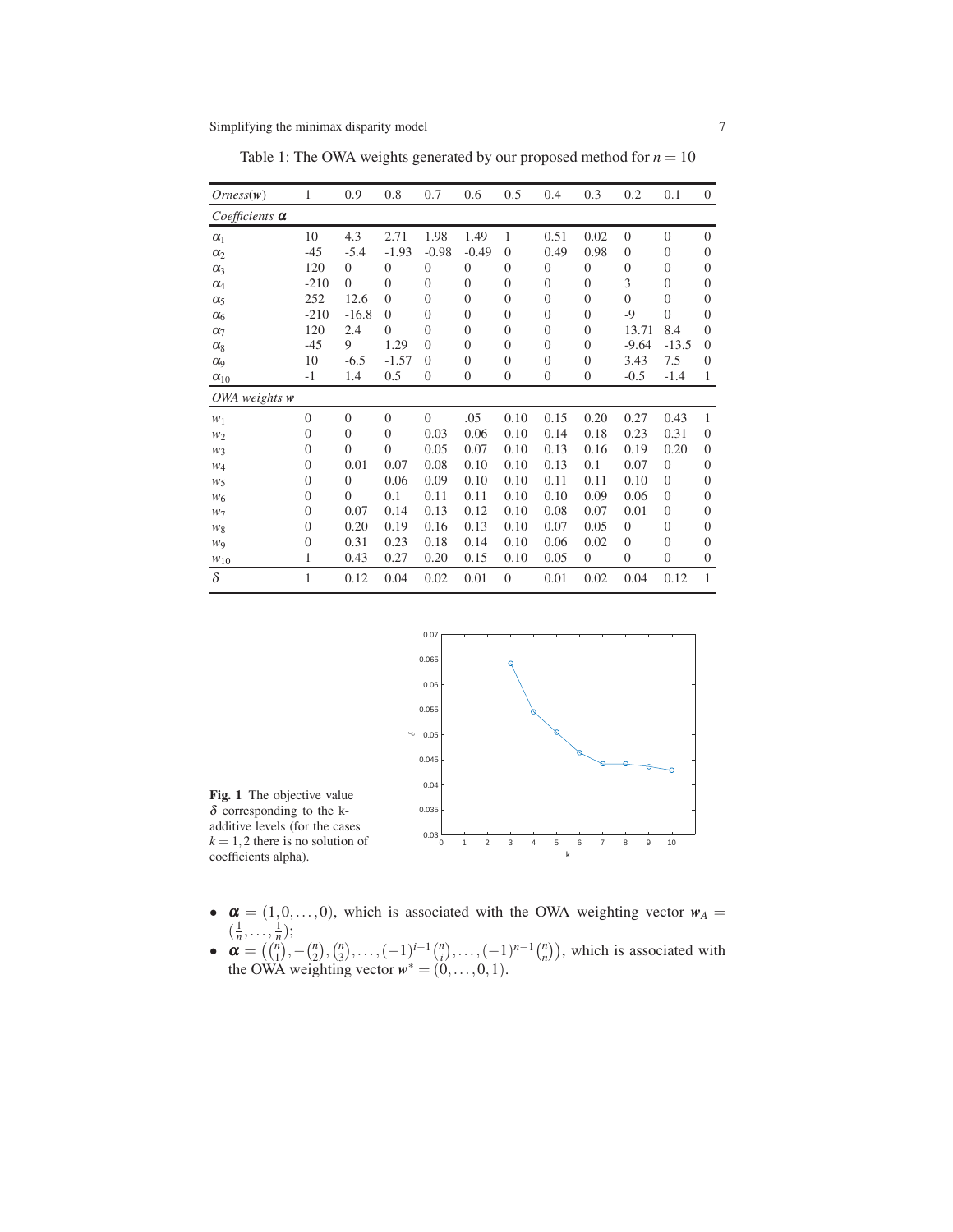## <span id="page-7-11"></span>5 Conclusions

This study proposes a new methodology for determining OWA weights in largescale optimization problems where the cost of computation of optimal weights is very high. Our model allows the optimization of the OWA weights to be transformed into the optimization of the coefficients in the binomial decomposition framework, considering the k-additive levels in order to reduce the complexity of the proposed model. The empirical result shows that a small set of the coefficients in the binomial decomposition can model a the full-dimensional set of the OWA weights.

However, there are still some issues that need to be addressed in future research. For instance, it is necessary to develop an algorithm to identify which k-additive level in the set  $\{1,\ldots,n\}$  gives the best trade off between accuracy and computational complexity according to the specific applications. It would also be interesting to perform a sensitivity analysis of the coefficients in the binomial decomposition with respect to the OWA weights.

Acknowledgements The author would like to thank Ricardo Alberto Marques Pereira and Silvia Bortot for their helpful remarks on the manuscript.

### References

- <span id="page-7-3"></span>1. Amin, G.R., Emrouznejad, A.: An extended minimax disparity to determine the OWA operator weights. Comput. Ind. Eng. 50(3), 312–316 (2006)
- <span id="page-7-0"></span>2. Beliakov, G., Bustince Sola, H., Calvo, T.: A Practical Guide to Averaging Functions, *Studies in Fuzziness and Soft Computing*, vol. 329. Springer, Heidelberg (2016)
- <span id="page-7-8"></span>3. Bortot, S., Fedrizzi, M., Marques Pereira, R.A., Nguyen, T.H.: The binomial decomposition of generalized Gini welfare functions, the S-Gini and Lorenzen cases. Inform. Sciences (to appear)
- <span id="page-7-7"></span>4. Bortot, S., Marques Pereira, R.A.: The binomial Gini inequality indices and the binomial decomposition of welfare functions. Fuzzy Sets Syst. 255, 92–114 (2014)
- <span id="page-7-9"></span>5. Bortot, S., Marques Pereira, R.A., Nguyen, T.H.: The binomial decomposition of OWA functions, the 2-additive and 3-additive cases in n dimensions. Int. J. Intell. Syst. pp. 187– 212 (2018)
- <span id="page-7-6"></span>6. Calvo, T., De Baets, B.: Aggregation operators defined by k-order additive/maxitive fuzzy measures. Int. J. Uncertain. Fuzz. 6(6), 533–550 (1998)
- <span id="page-7-1"></span>7. Carlsson, C., Fullér, R.: Maximal Entropy and Minimal Variability OWA Operator Weights: A Short Survey of Recent Developments. In: M. Collan, J. Kacprzyk (eds.) Soft Computing Applications for Group Decision-making and Consensus Modeling, pp. 187–199. Springer, Heidelberg (2018)
- <span id="page-7-4"></span>8. Emrouznejad, A., Amin, G.R.: Improving minimax disparity model to determine the OWA operator weights. Inform. Sciences 180(8), 1477 – 1485 (2010)
- <span id="page-7-2"></span>9. Fullér, R., Majlender, P.: On obtaining minimal variability OWA operator weights. Fuzzy Sets Syst. 136(2), 203–215 (2003)
- <span id="page-7-5"></span>10. Gong, Y., Dai, L., Hu, N.: An extended minimax absolute and relative disparity approach to obtain the OWA operator weights. J. Intell. Fuzzy Syst. 31(3), 1921–1927 (2016)
- <span id="page-7-10"></span>11. Grabisch, M.: Alternative representations of discrete fuzzy measures for decision making. Int. J. Uncertain. Fuzz. 5(5), 587–607 (1997)